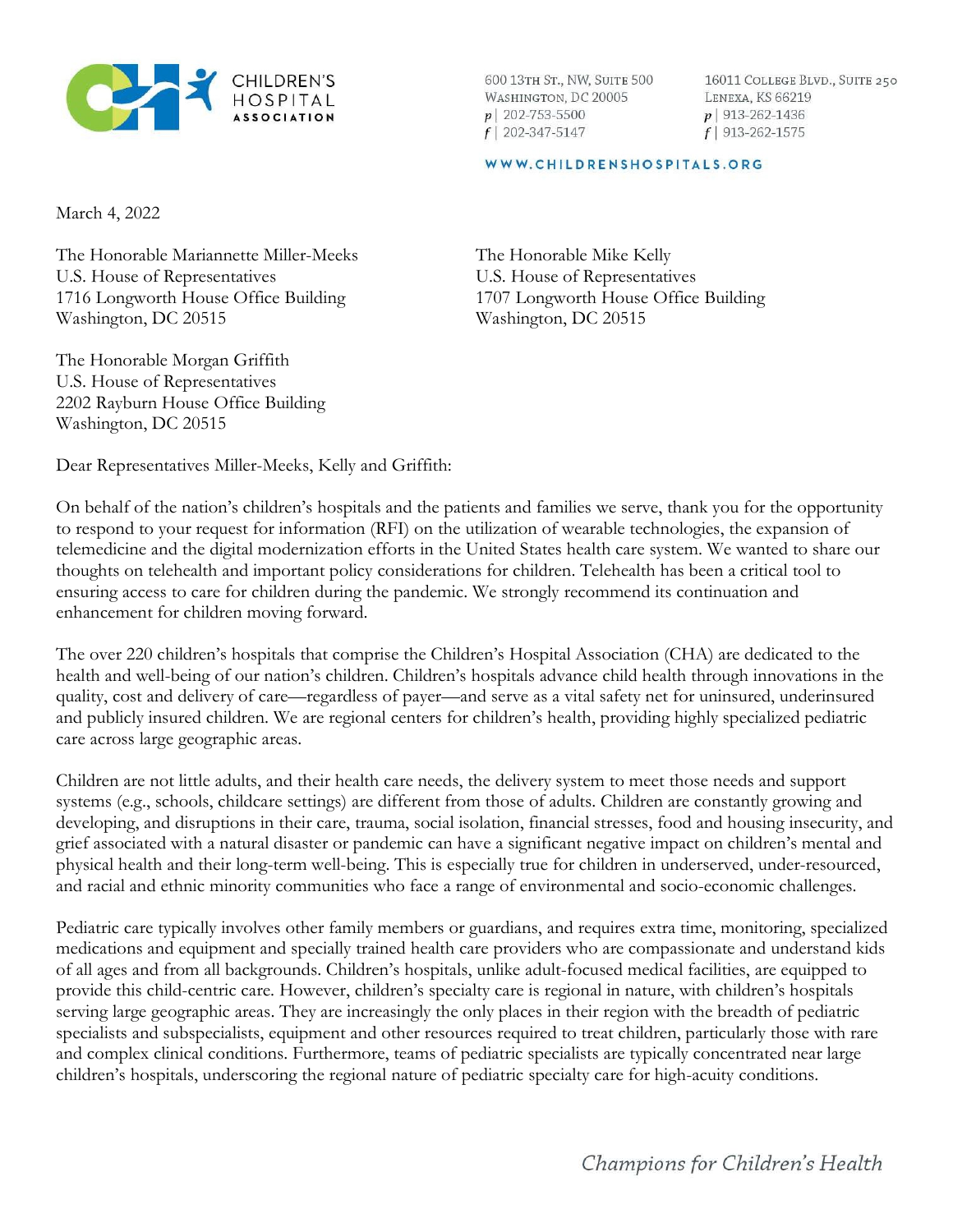As a result, it is not uncommon for children, particularly those with medical complexity or specialized health care needs, to travel out of their communities, regions or states to receive care that can only be provided at a children's hospital. For these children, the children's hospital is the focal point of care, as pediatric specialists are frequently needed to provide expertise in treating their rare and complex clinical conditions. It can be challenging when children need to travel outside their state for care or access a provider in another state via telehealth.

Given the uniqueness of children's needs and the pediatric health care system, we recommend the following as you develop telehealth policies and next steps:

- 1. Include telehealth policy improvements needed for children. It is critical that policy approaches are tailored to children's unique health care needs and coverage. Medicaid is the single largest payer for children and provides health coverage to close to 40 million children. Given their focus on adults, policies developed for Medicare and private insurance plans do not always work for children or the Medicaid program..
- 2. Examine opportunities for national Medicaid policies that level the playing field across the country for children, either through CMS existing authorities or statutory changes. This is particularly important for children with special health care needs or complex conditions who will routinely need to connect with providers located outside of their home states. How telehealth policies translate across state lines will be critical for children to be able to access needed care.

Sustain policies implemented during the pandemic, particularly those improving access for families, by advancing information about state Medicaid supports, incentives and learnings to encourage more widespread and high-quality use and adoption of telehealth for children. For example, in April 2020, the Centers for Medicare and Medicaid Services (CMS) issued a toolkit for state Medicaid and CHIP agencies to aid in identifying potential policy barriers to speed the adoption of telemedicine in their state. The toolkit contains a section on pediatric-specific considerations, including issues related to privacy and security, consent and pediatric provider licensure and credentialing requirements. Congress should encourage CMS to regularly update the toolkit with additional resources specific to various subpopulations of child patients. Congress should also enact the TIKES Act (H.R. 1397/S. 1798), which would support states by requiring CMS guidance on ways to increase access to telehealth.

3. Enact the bipartisan Accelerating Kids' Access to Care Act (H.R. 3089/S. 1544) to bolster the use of telehealth in Medicaid. This bill seeks to facilitate access to care and remove burdensome and costly processes by creating a pathway for children's health care providers to enroll in multiple state Medicaid programs if certain requirements are met. Even with the adoption of policies eliminating barriers to the use of telemedicine, Medicaid providers may face onerous screening and enrollment requirements of out-ofstate Medicaid programs, adding additional cost, time and administrative burdens. Streamlining these types of requirements, along with standardizing or supporting consistency in out-of-state administrative processes, would allow providers to use telehealth to its maximum benefit and ensure children receive needed care in a timely manner.

More background and specifics on these asks are below.

The rapid expansion and adoption of telehealth made possible by the flexibilities authorized during the COVID-19 pandemic has been transformational to pediatric care delivery and children's access throughout the crisis. As you develop telehealth policies, we encourage you to specifically address telehealth policies that could be sustained and improved for children who receive their health care coverage through Medicaid. Codifying best practices and policies that facilitate the sustainable provision of high-quality telehealth under Medicaid and across payers would ensure that better care continues to be delivered longer-term.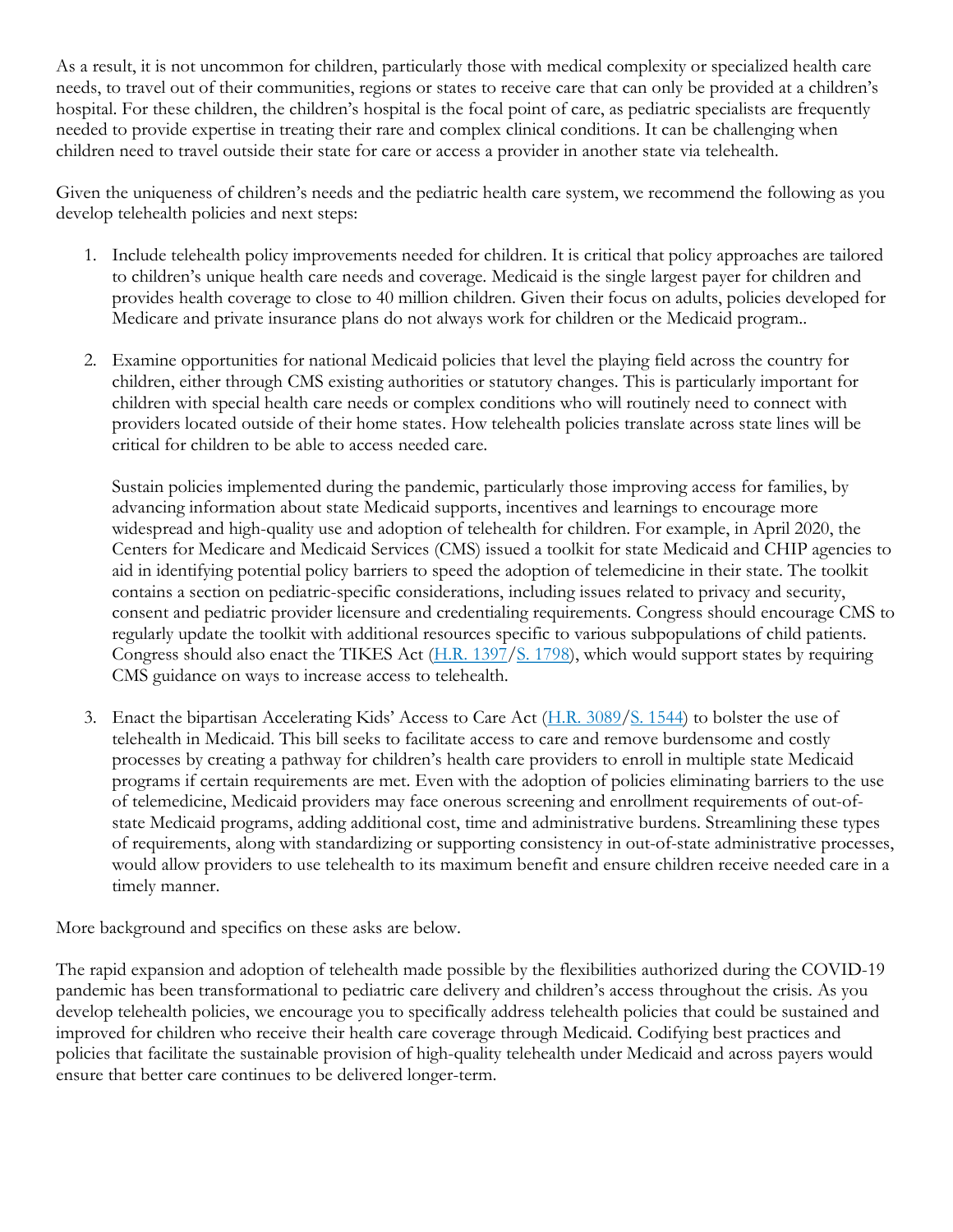Children's hospitals continue to work to improve access to high-quality primary and specialty care, increase efficiencies and improve collaboration and communication among clinicians through pediatric telehealth programs. Since the beginning of the pandemic, children's hospitals rapidly ramped up existing telehealth efforts, implemented additional telehealth services and saw significant increases in telehealth visit volume. Some hospitals with fewer than one hundred telehealth visits per month pre-pandemic saw exponential growth into the thousands. Going forward, children's hospitals are interested in leveraging learnings from the experience during this crisis and sustaining changes made to telehealth policy during the public health emergency. Telehealth was and is an important tool to ensure access to care for children, especially given the access to care challenges associated with the pandemic.

## Challenges with Telehealth in Medicaid for Children

Medicaid is the single largest health insurer for children in the United States and serves as the backbone of children's health care. Medicaid ensures that children get the care they need to reach their full potential, whether that be comprehensive care through the Early and Periodic Screening, Diagnostic, and Treatment (EPSDT) benefit or specialized health care services. On average, more than half of the care provided at children's hospitals is funded by the Medicaid program, and children account for about half of all Medicaid beneficiaries. The program provides affordable coverage with pediatric-appropriate benefits for children in low-income families and children with special health care needs or chronic or complex conditions. Medicaid also provides coverage or fills coverage gaps for services not covered by private insurance.

The differences between the approaches to telehealth coverage in Medicare and Medicaid demonstrate the added obstacles Medicaid providers face when seeking to use telehealth for their patients. Providers serving Medicaid patients in multiple states must navigate the complexities, including variations in the types of providers eligible to furnish care via telehealth, and in administrative processes like enrollment, covered services and payment. Generally, states have broad flexibility to deliver Medicaid-covered services via telehealth. However, unlike Medicare, which sets payment rates and eligibility requirements for telehealth services furnished to Medicare beneficiaries across the country, reimbursement or service limitations in Medicaid programs are reflective of a state's telehealth policies and regulations. Although Medicare policies may have an indirect effect on Medicaid policies by acting as a 'pace car' for Medicaid coverage, changes to Medicare policy do not quickly translate to Medicaid programs. Medicare policy changes may also not be appropriate for the Medicaid program given Medicare's different role and beneficiaries and, in some cases, those changes may have a negative impact on children.

## Unique Pediatric Telehealth Considerations

With telehealth, there are unique policy considerations for pediatric care delivery. For example, services that are appropriate for adults may not be appropriate for children or adolescents without the presence of a parent, such as when the child cannot verbally communicate with the clinician. Additionally, there are additional privacy, informed consent and security issues associated with pediatric telehealth, particularly for telehealth in school-based settings. Telehealth also cannot substitute for certain aspects of well-child or preventive clinic visits, such as vaccinations or physical exams.

Telehealth services are complementary and synergistic to in-person care and in some cases have enhanced care delivery, such as being able to do more frequent mental health care check-ins. These virtual visits can provide invaluable insights into a child's health and mental health status that clinicians would not see otherwise. Children and adolescents may feel more comfortable seeing their health care provider in their own homes, and the provider is able to see their home environment, which can have implications for their care and outcomes. Children with special needs or complex or chronic conditions, such as those who are dependent on technology, also benefit from expanded access to telehealth services. During the pandemic, patient and family satisfaction has increased for families with children dependent on technology who are protected from unnecessary exposure and able to engage in care delivery more efficiently by forgoing long and complicated trips to one or more clinics.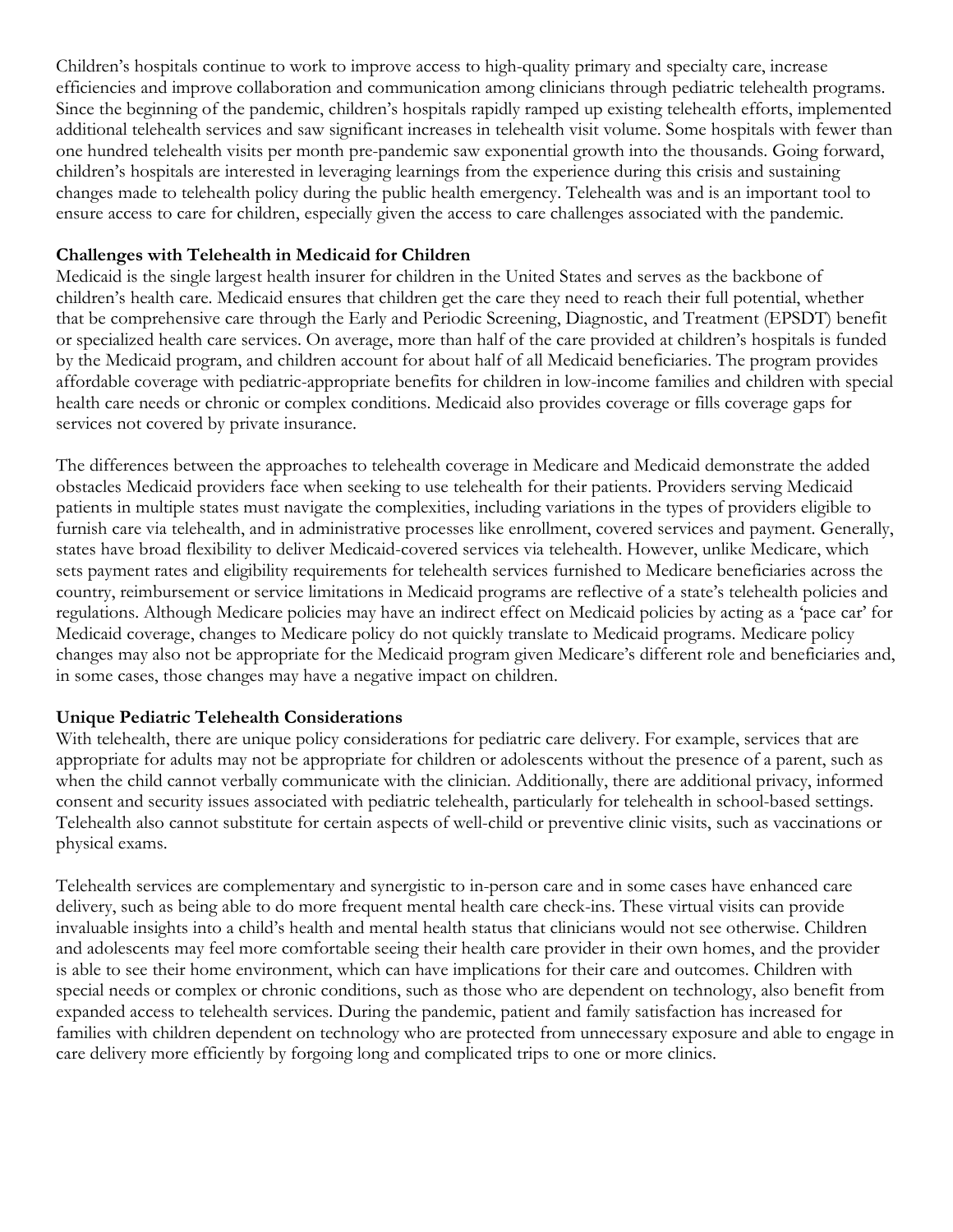The massive increase in utilization across patient populations, geographic locations and modalities provides an opportunity to gather new data on how the use of telehealth during the COVID-19 pandemic has impacted access, costs and outcomes. Additional research and evaluation are needed to continue to identify best practices and to identify which services are appropriate for delivery via telehealth in different patient populations or within medical specialties and subspecialties.

There are also unique considerations for children who must travel long distances and out of state to receive specialized care. These children's families face enormous challenges in managing the complexity of their care and often face delays, unclear processes and administrative burdens as well as financial and logistical issues with travel and lodging. For some kids, the care they need is not available in their state at all. These families and their providers then must take on not only the arduous tasks of coordinating necessary care, but also any specialized services and supports in a child's home state when they return after receiving out-of-state care. Robust telehealth networks with appropriate reimbursement will help continuity of care for children after they return to their home states from outof-state children's hospitals. Supporting critical communication between specialty providers and community providers will allow kids to stay close to home as much as possible.

While we recognize that Medicaid is a joint program between states and the federal government, creating more consistency in policies like credentialing, payment and telehealth would greatly help both in Medicaid managed care and fee-for-service Medicaid for this small but very complex population. CHA previously requested that CMS provide guidance on the use of telehealth, particularly for children with medical complexity who receive care out-ofstate, including clarity regarding current authority and rules around telehealth use and payment under Medicaid. We encourage the task force to work with CMS on this guidance.

## Specific Telehealth Policies for Consideration

Throughout the pandemic, children's hospitals have identified policies that have been beneficial to expanded utilization of telehealth and apply to both Medicaid and private payers. While this is not an exhaustive list, it does represent the most referenced policies by CHA members. Children's hospitals would like to see the following policies continue past the pandemic:

Reimbursement. Consistent reimbursement policy across payers is important to encourage providers to furnish telehealth services. Reimbursement is a primary driver of telehealth adoption by providers. There is inconsistency on the types of services and providers that are eligible for reimbursement for telehealth services. There are also inconsistencies in payment for telehealth services—either telehealth services being paid at a different rate than in-person services or states not requiring payment parity in private health plans for telehealth and in-person services.

When considering payment parity issues, policymakers should not discount costs associated with furnishing telehealth services and the standard of care provided. Although patients are not being seen in a health care facility, there are infrastructure, training and administrative costs for the provider or practice, and the skill and quality of care provided to that patient does not change.

Providing care across state lines. Children's hospitals, particularly those in border states, have noted that compliance with multiple states' licensing or credentialing requirements creates unnecessary administrative burdens and limits their ability to provide or coordinate care across state lines. Despite some relaxing of these requirements, the patchwork system of licensure continues to be a challenge for providers attempting to provide care for out-of-state patients. This policy can be found within the TREAT Act (H.R. 708/S. 168), which temporarily authorizes the interstate provision of in-person and telehealth services. We encourage the task force to consider policy approaches to streamline the cross-state licensure processes to facilitate care across state lines.